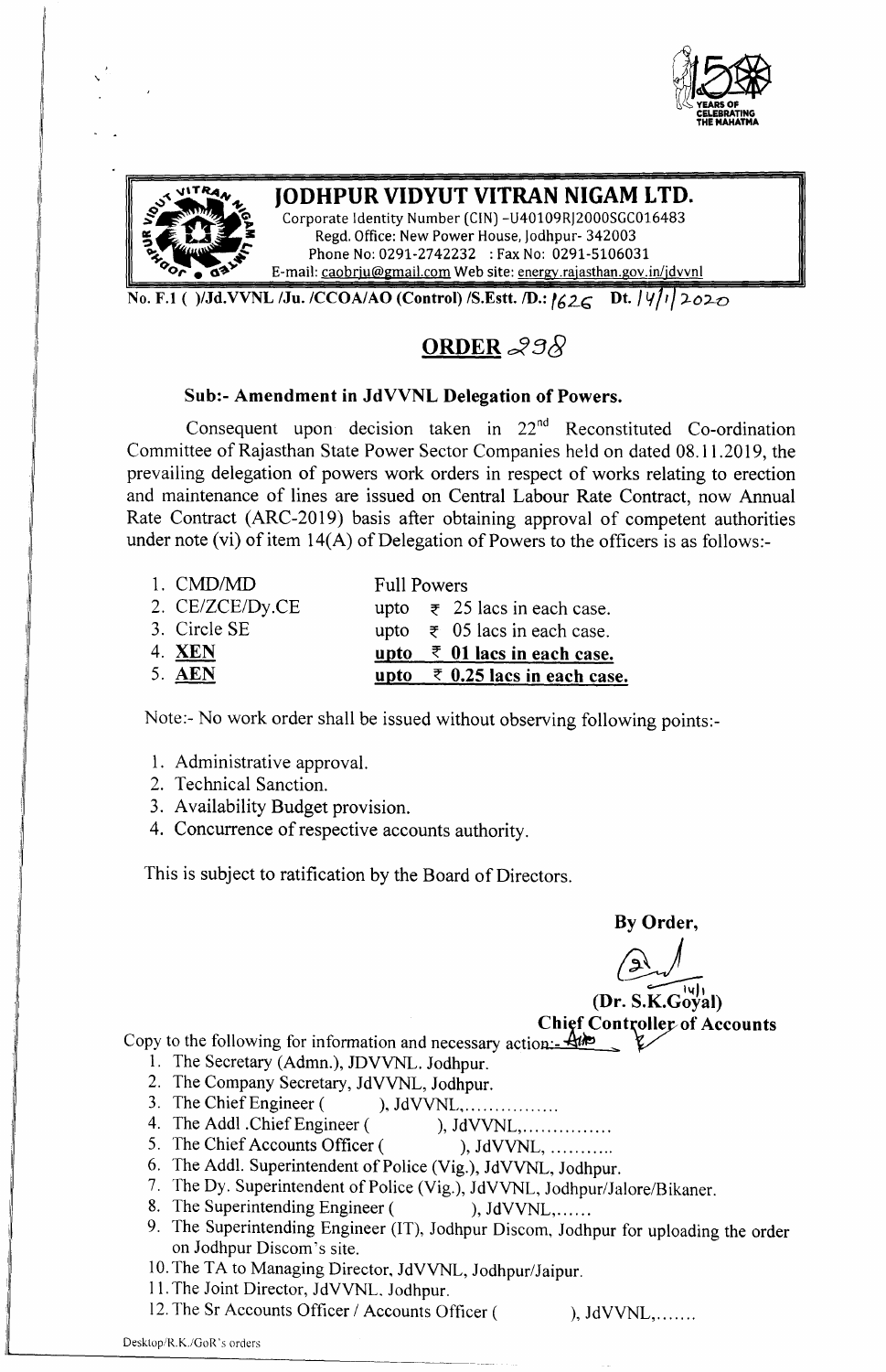

13. The Public Relation Officer, JdVVNL, Jodhpur.<br>14. The Dy. Director (), JdVVNL,...

14. The Dy. Director  $($ , JdVVNL,...

15. The Executive Engineer ( ), JdVVNL, ... ... ........

16. The Personnel Officer ( The UVINL,  $\dots \dots \dots$ 

.-

17.The TA/PA to Director (Technical/Finance), JdVVNL, Jodhpur.

 $+41.5$ **Accounts Officer (Control) Jodhpur Discom, Jodhpur**

 $\tilde{r}_{\rm eff}$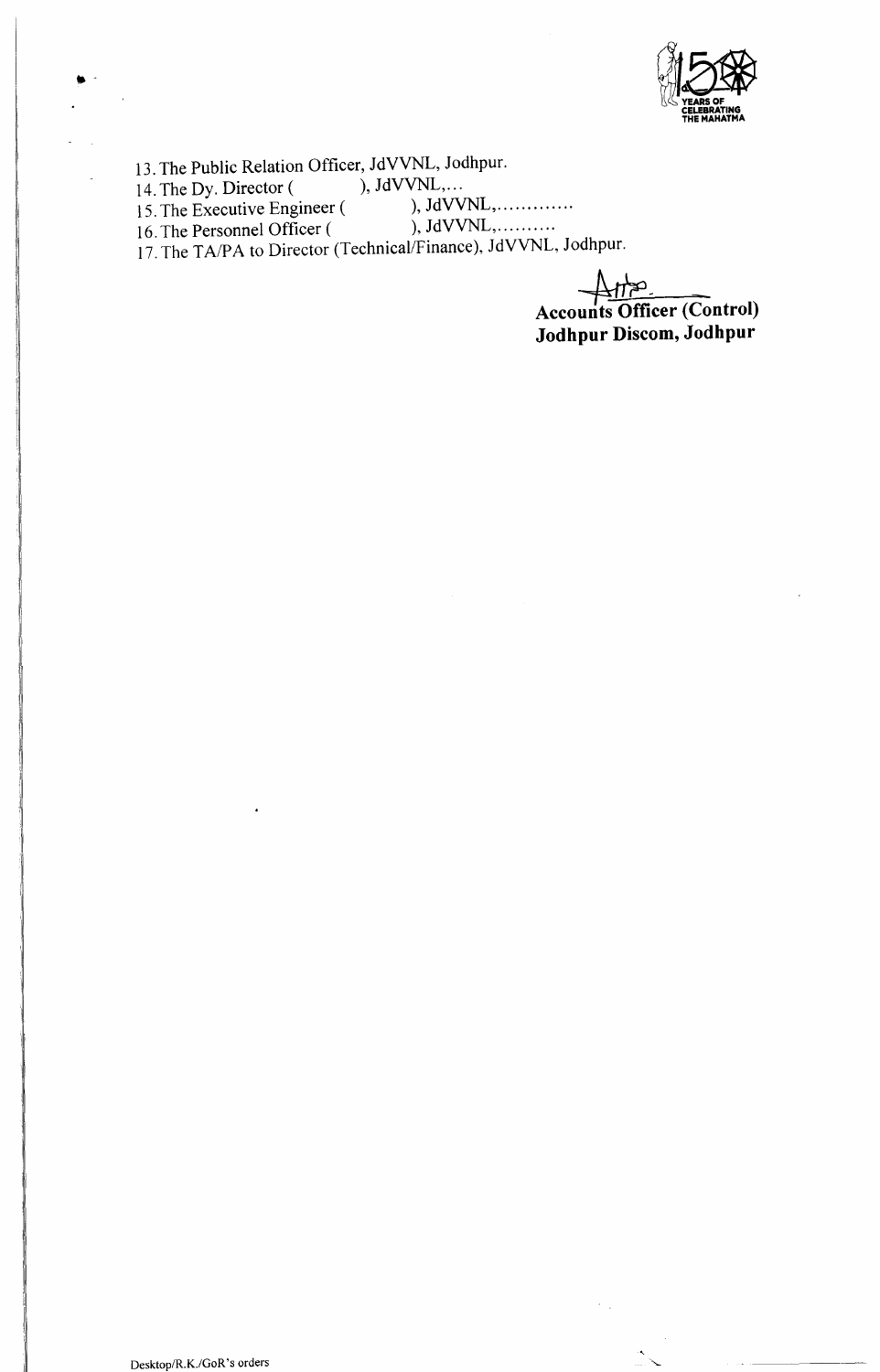## **JODHPUR VIDYUT VITRAN NIGAM LTD.**



Corporate Identity Number (CIN) -U40109RJ2000SGC016483 Regd. Office: New Power House, Jodhpur- 342003 Phone No: 0291-2742385: Fax No: 0291-2742385 E-mail: comsec\_jod@yahoo.co.in Web site: www.jdvvnl.com

## **No. Jd.VVNL/MD/CS/JU/F.complj D.** ~Q5 **Jodhpur, dt. 06/01/2020**

~hief **Controller of Accounts,** Jodhpur Discom, **Jodhpur.**

## **Sub.: Pending compliance of the co-ordination committee meeting.**

#### \*\*\*\*\*\*\*\*\*

The following compliance is seem to be pending which may kindly be attended on priority basis.

| No. of Meeting<br>& Date | Item No. | <b>Subject</b>                                                            |
|--------------------------|----------|---------------------------------------------------------------------------|
| 22/08.11.2019            | 22.08    | To consider the proposal to amend Delegation of Powers<br>of the Discoms. |

Please look into the matter personaly and furnish the compliance stutus report to this office at the earlist.

~ **COMPA JODHPUR DISCOMJODHPUR**

**Copy to The Director (Finance), Jodhpur Discom, Jodhpur for** kind **information.**

**COMPANY SECRETARY JODHPUR DISCOMJODHPUR**

 $O_1 \times (B R P)$ 

socantid)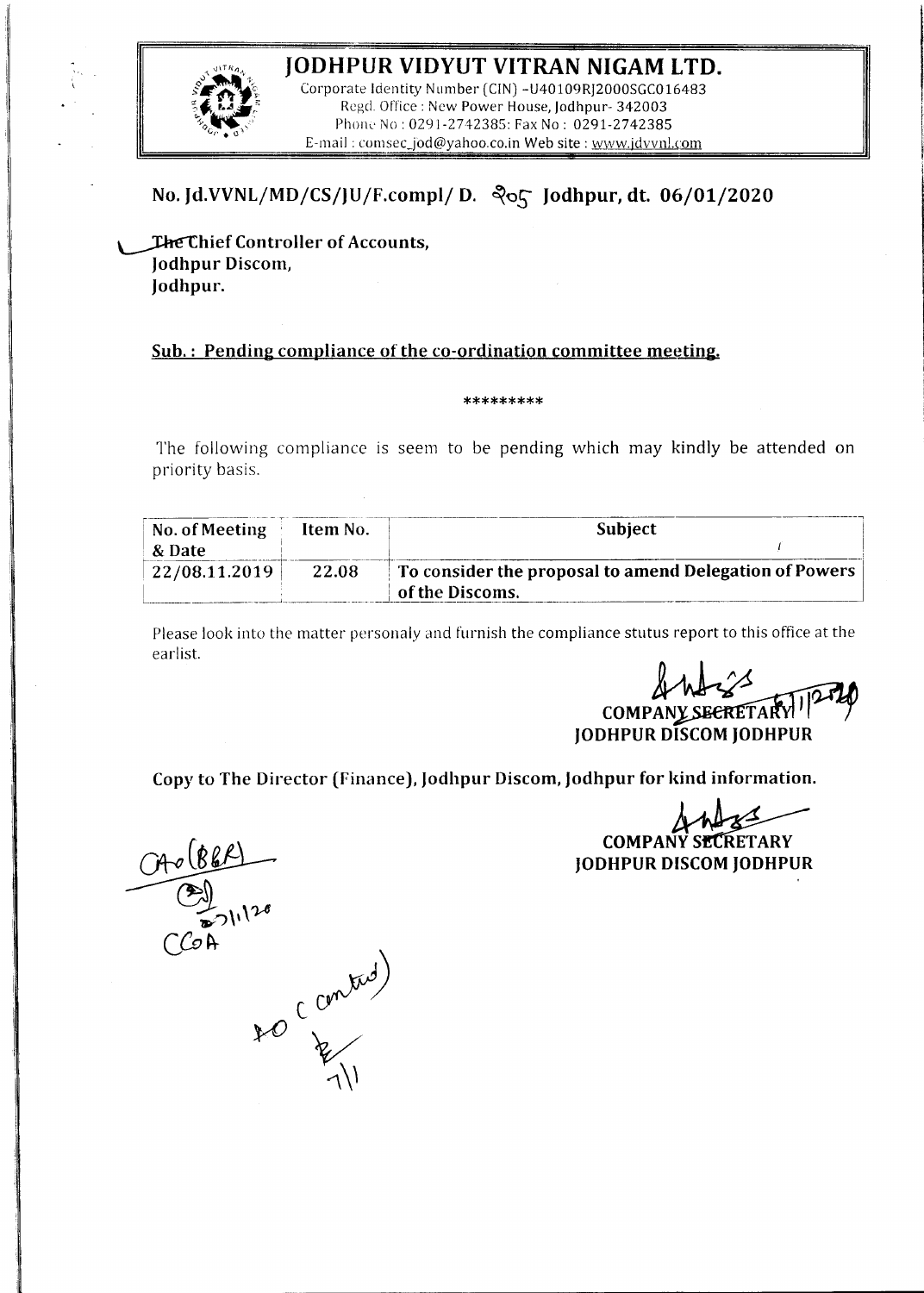## Item No.22.5: To apprise status about the bids (Purchase & Sale of Power) given to Indian Energy Exchange Ltd. (IEX) & Power Exchange India Limited (PXIL) by RUVNL during the months of September, 2019.

The Committee noted the status of the bids of Purchase  $\&$  Sale of power from Indian Energy Exchange Ltd. (lEX) & Power Exchange India Limited (PXIL) by RUVNL and the overall cost of supply of power during and upto the month of September, 2019 as stated in detailed agenda note.

## Item No.22.6: To apprise progress of Raiasthan Discoms under "Ujwal DISCOM Assurance Yojana /UDAY Scheme notified by GoI.

The Coordination Committee noted updated progress of distribution companies under "Ujwal DISCOM Assurance Yojana" /UDAY Scheme notified by GoI vide OM dated 20.l1.2015 as stated in detailed agenda note.

## Item No.22.7: To consider updated position relating to Revenue Assessment. Realization and Distribution Losses in. respect of Discoms up to September, 2019.

The Coordination Committee noted the revenue assessment, realization and distribution losses in respect of Discoms up to September, 2019 as brought out in the agenda note.

## Hem No.22.8: To consider the proposal to amend Delegation of Powers of the DISCOMS.

The Committee discussed the proposal to amend Delegation of Powers of the Discoms, as brought out in the agenda note.

After deliberations, the Committee agreed with the proposal to amend Note (vi) under item no 14 (A) of the JVVN Delegation of power to the officers of Discoms as placed before it and advised that same amendments will be applicable for all Discoms to maintain ,uniformity.

*Action: CAO(IA)IAll Discoms*

## Item No.22.9: To consider the proposal to amend Service Regulations of Vidyut Nigams.

A proposal to amend various Service Regulations of Vidyut Nigams amend various Service Regulations of Vidyut Nigams for ensuring reservation to Economically Weaker Sections (EWS) on the lines of recent amendments made by the Department of Personnel, GoR was placed before the Committee in the form of updated agenda note.

The Committee was apprised that:



*,i'\ .*  $\mathbb{R}^{\mathcal{N}}$  in its 21<sup>st</sup> meeting held on 27.9.2019 the Committee has decided to make necessary amendments in various Service Regulations of Vidyut Nigams for ensuring reservation to Economically Weaker Sections (EWS).

6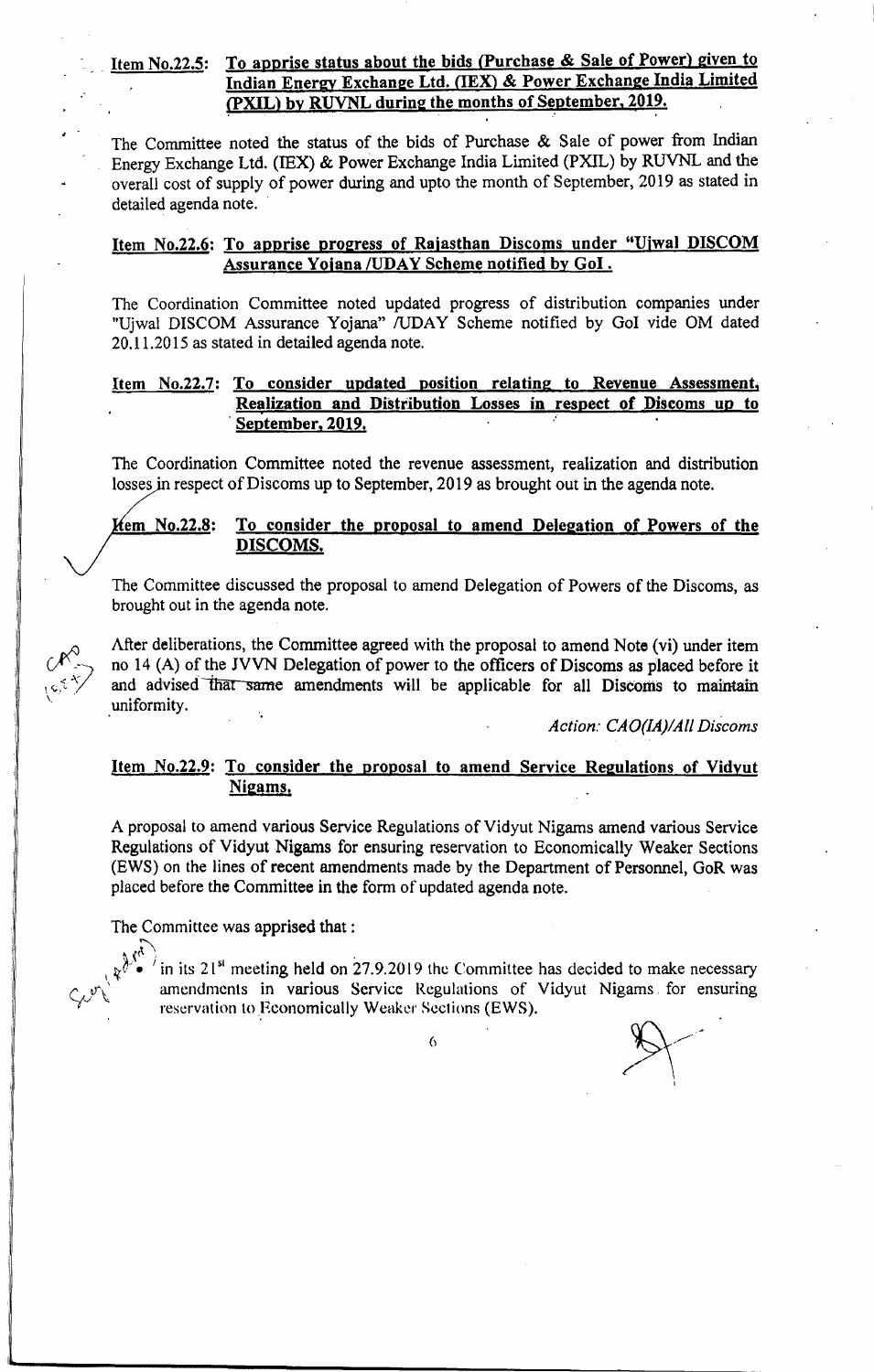I ! IAIPUR VIDYUT VITRAN NIGAM LIMITE eIN: U40109RJ2000SGC016486 (A Government of Rajasthan Undertaking) Regd. Office: Vidyut Bhawan, Janpath, Jyoti Nagar, Jaipur 302005

Tel/Fax: +91-141-2740264 / Email: caoia@jvvnl.in/Website: www.laipurdiscom.com

No. *JPD/CAO(IA)/AO/Rules/F.60/ D.* 4819 Jaipur, dated: - 3/12/2019

#### ORDER

#### Sub: - Amendment in JVVN Delegation of Powers.

Consequent upon decision taken in 22nd Reconstituted Co-ordination Committee of Rajasthan State Power Sector Companies; held on dated 08.11.2019, the prevailing delegation of Powers, work orders in respect of works relating to erection and maintainence of lines are issued on Central Labour Rate Contract, now Annual Rate Contract (ARC-2019) basis after obtaining approval of competent authorities under note (vi) of item 14 (A) of Delegation of Powers to the officers is as follows: -

| 5. AEN          | upto $\overline{\xi}$ 0.25 lacs in each cas |
|-----------------|---------------------------------------------|
| <b>4. XEN</b>   | upto $\bar{\tau}$ 01 lacs in each case.     |
| 3. Circle SE    | upto $\bar{\xi}$ 05 lacs in each case.      |
| 2. CE/ZCE/Dy.CE | upto ₹ 25 lacs in each case.                |
| 1. CMD          | <b>Full Powers</b>                          |

Note:- No work order shall be issued without observing following points:-

- 1.. Administrative approval.
- 2. Technical Sanction.
- 3. Availability Budget provision..
- 4. Concurrence of respective accounts authority.

This is subject to ratification by the Board of Directors.

By Order,

(Dr. R.P.Gupta) Chief Accounts' Officer (IA)

•

),JPD, \_\_

in each case.

Copy submitted/forwarded to the following for information and circulation in various offices under their jurisdiction and , control:-

- 1. The Chief Controller of Accounts, JPD, Jaipur
- 2. The Chief Engineer/Zonal Chief Engineer ( ), JPD,
- 3. The Dy. Chief Engineer ( ), JPD,
- 4. The Chief Accounts Officer (FM-W&M/ R&B) JPD, Jaipur.
- 5. The Chief Personnel Officer, JPD, Jaipur.
- 6. The Secretary (Admn.)/Company Secretary, JPD, Jaipur.
- 7. The Addl. Superintendent of Police (Vig.), JPD, Jaipur.
- 8. The Sr. Accounts Officer  $($  )/ Dy. Director of Personnel (